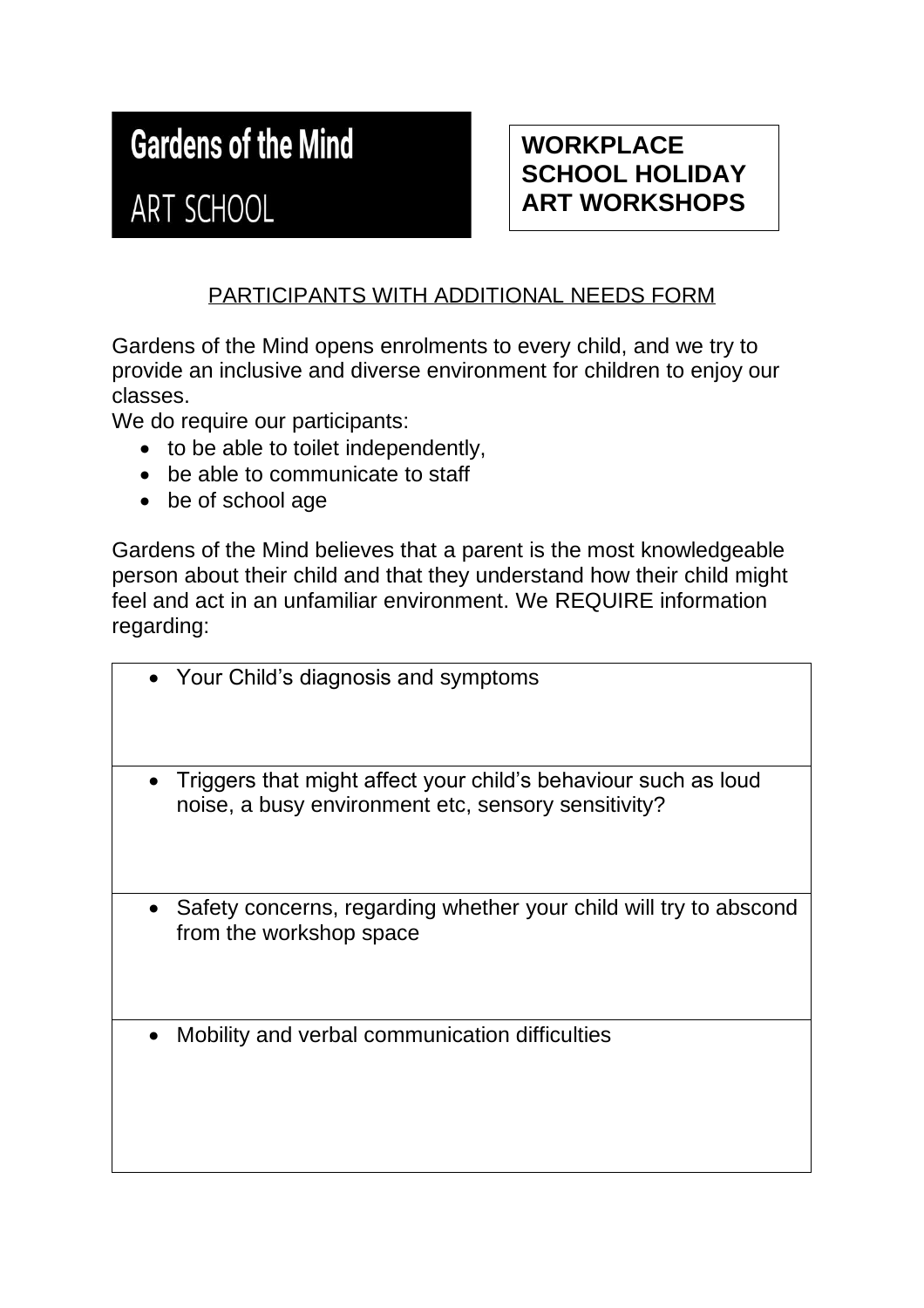• Daily rituals that might need to be followed in the workshop

• Whether you want siblings grouped together in the workshop

In order to provide a fully inclusive environment, we need to

- Liaise with parents to fully develop an understanding of your child's needs,
- Plan a programme to include all abilities
- If necessary have extra staff on the day your child attends our workshop.

It is essential that **Gardens of the Mind receives this form at least 7 days before the booked workshop.** 

Forward form to:

[E: gotmcreative@gmail.com](mailto:gotmcreative@gmail.com)